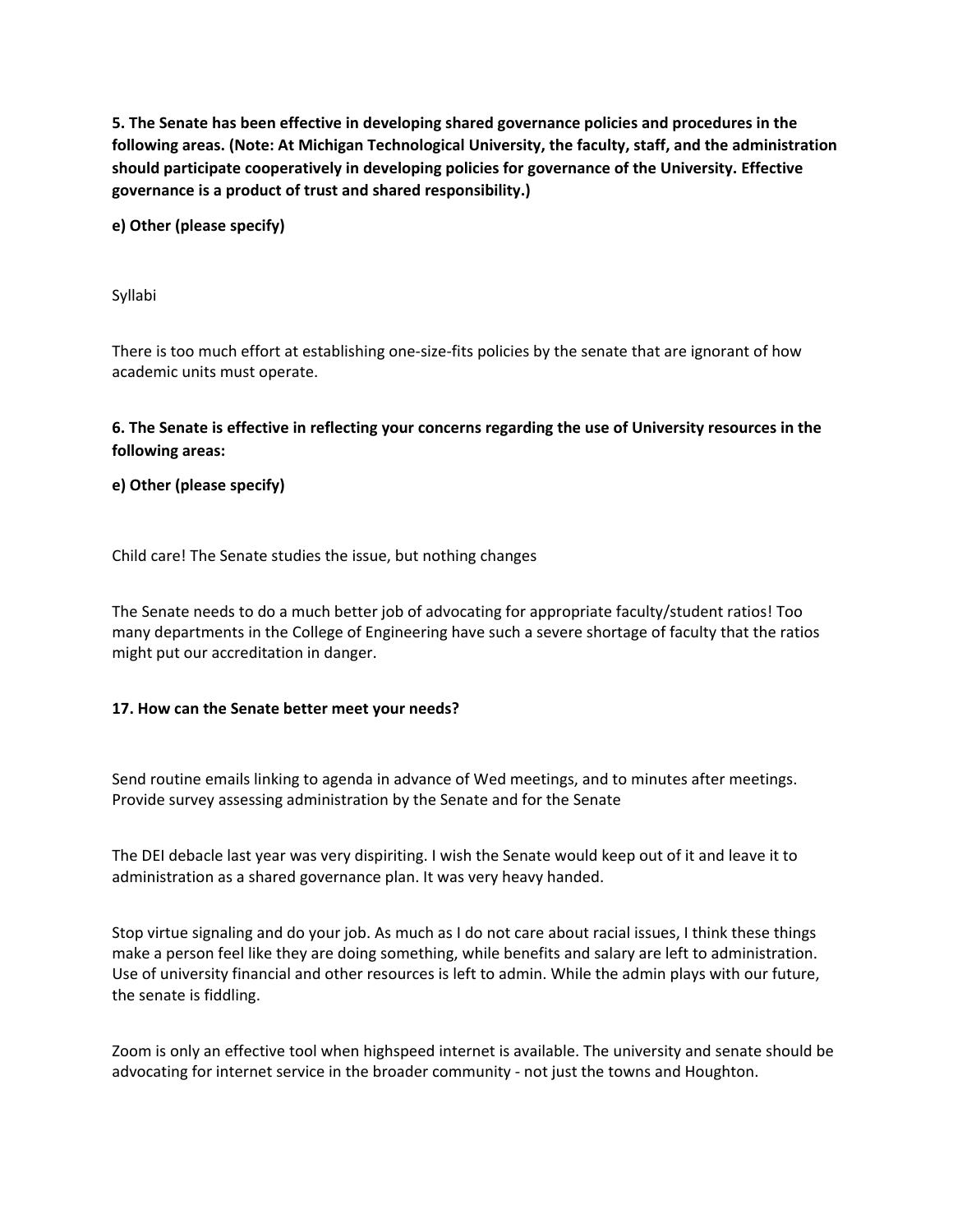Have more senators who can represent the Tech aspects of Michigan Tech

The Senate should focus on updating policies for faculty and staff. The current process gives significant veto power to the eldest and loudest faculty who are holding onto outdated, exclusionary practices. Michigan Tech is behind in adapting people and family friendlier policies so we can recruit and retain talented faculty and staff. The current process only allows incremental changes, which are not responsive enough to market needs for Michigan Tech to remain competitive.

don't waste time changing class starting times. spend time reducing paperwork and administrative burdens on faculty

Current administration does not care about shared governance. The Senate should become a more effective voice of the faculty.

Stop spending time and resources on pursuing one-sided political agendas, concentrate on real important issues such as graduate certificate, academic programs, P&T extensions, etc. The senate should become an example of integrity and honesty (unlike it had been last year).

Having a large, official meeting outside of working hours is hostile against work-life balance. It makes it much harder to find volunteers to be on the Senate. At least with Zoom, it increases the chances that someone can assist with child-care at home, eat dinner, etc. while attending the meeting. Ideally, it just be during normal business hours so this wasn't a problem. No matter when it is held, Zoom gives senators the option to work from home and avoid time commuting.

Stop with all the political posturing, e.g., BLM.

Focus on the matters that are germain to the senate and stay out of politics. The foolish, plaigarized proposals in response to last year's political demonstration was a huge wate of resources that solved absolutely nothing.

Change the time of the meeting.

It would be helpful to offer more campus forums, or open Q&A sessions regarding new Senate proposals, and to see that feedback received at these events are taken into consideration in future versions of the proposal. Alternatively, or additionally, it would be helpful to offer an online system for faculty and staff to submit feedback on different proposals outside of attending Senate meetings or going through the assigned Senator.

I find the Senate to be similar to a student council in a high school. The administration uses the Senate to perpetuate an illusion of shared governance. The Senate has no power and, because it is coopted by the administration actually is an negative for faculty and staff. The administration is very effective at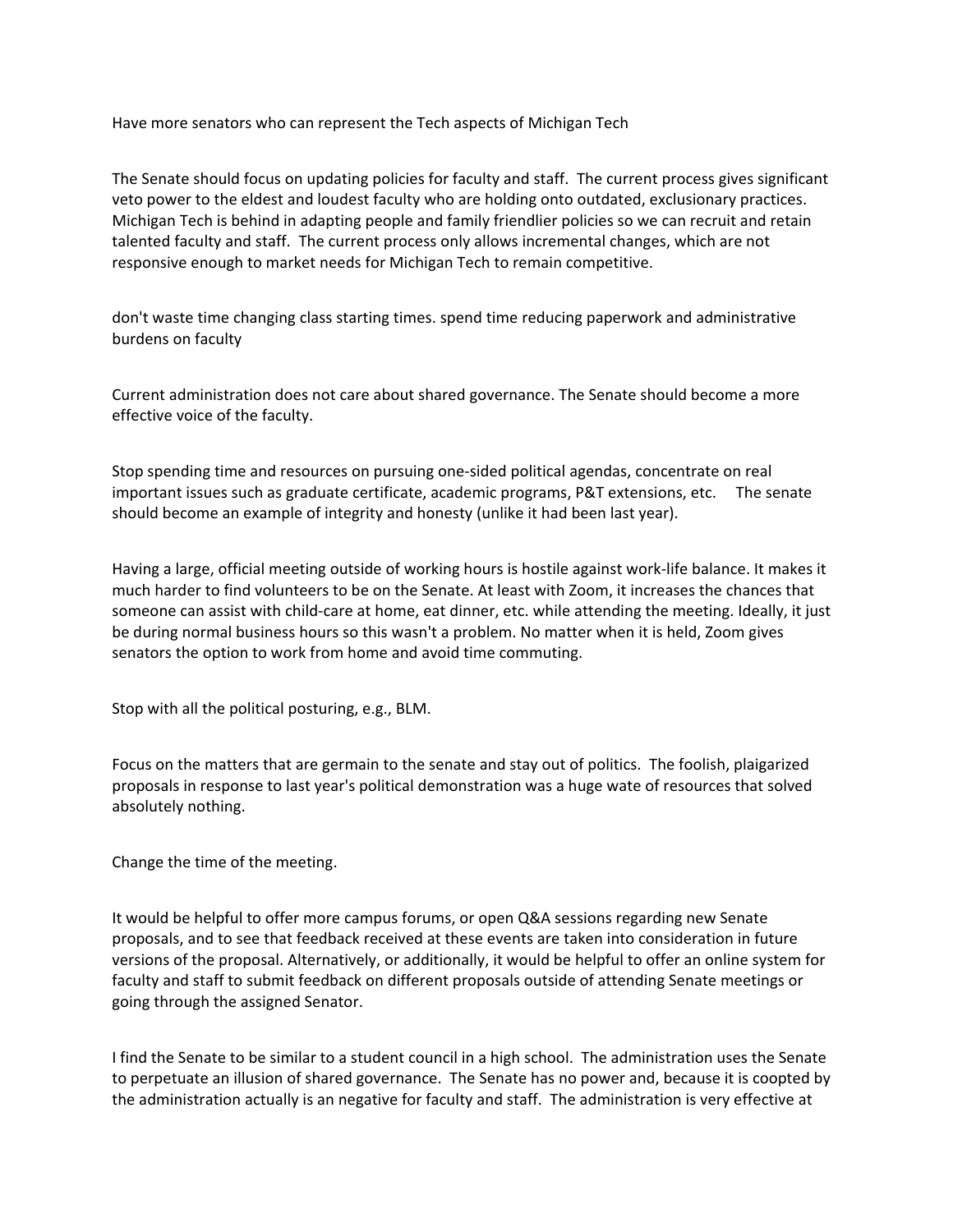causing the Senate to become distracted chasing hot button topics of insignificant importance...while we see a slow decay in the quality of work life here (salary, benefits, and working conditions).

If the Senate met at a different time (for instance, during the 12-1 lunch hour), I could attend, and it would better meet my needs.

I think the Senate has done a great job this past year of dealing with a contentious and challenging series of events. I have been proud to see the faculty senate emerge as a vocal counterweight to the very silent administration. I have spent more time this year following senate activities in part because of the range of issues on the table, and also because the zoom meeting platform has allowed me to view from home and/or at a later time, because the meetings happen during time I normally spend with my children/family. I hope the senate will keep pushing the administration this year to be more open and transparent in their operations, to include more faculty at the table when decisions are made, and to actually LISTEN TO and ACT ON faculty and staff concerns, instead of half-listening and then doing what they want. PLEASE KEEP ADVOCATING FOR ALL OF OUR GOOD.

Stop the bickering and sarcasm during Senate meetings. Personal attacks (especially on TT faculty) look childish and immature. Respect one another, even when you disagree. The Senate has been an embarrassment for the past two years. Partisan politics needs to stop. Focus on the issues, and quit alienating everyone who holds different perspectives.

Spend less time making rules that increase the work load that are, in fact, somebody's pet project. E.g., why so much detailed legislation about syllabi? Did anyone really see the huge time investment per course for Quality Matters rubric enforcement?

Focus on the budget and the fact that departments are lossing faculty despite growing enrollment while the bloated administration continues to grow. Focus on proposals with specific goals instead of resolutions that add to rhetoric and build divisiveness. Discuss issues openly on the Senate floor instead of deciding what should pass in the executive committee and then trying to bring a one sided argument to the Senate.

Don't be such obstructionist and seemly always oppose administration policies. They are not evil; they are looking out for us, and the Senate consuming a lot of their energy is not good for the institution. Stay out of social issues. I don't agree with the vocal minority and senate leadership should know the pulse of the campus. Faculty who are actually doing all 5 phases of their jobs (teaching, getting funding, advising graduate students, publishing, and service) should be the primary constituency as they are doing the university's work. Think about the faculty who spend a lot of time on senate issues. Are they doing the university's work on the first 4 facets of their job? To serve the STUDENTS, faculty need to do their WHOLE job to support the mission of the university.

By ceasing to be. The past 12 months the Senate reflected an absolute abuse of power. It has shown itself wholly in capable of hearing viewpoints that do not agree with the cultural sensitivies of the day.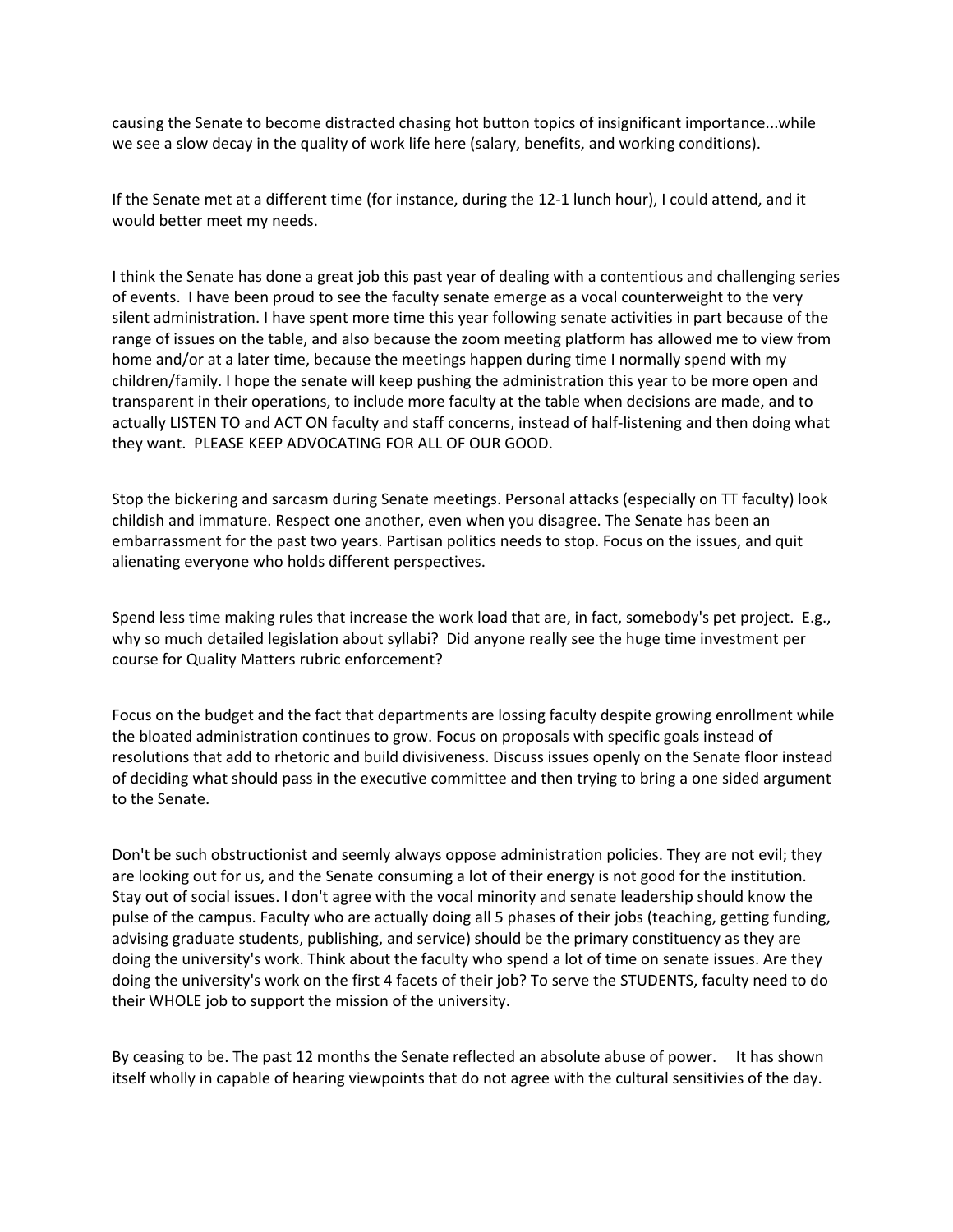Including direct verbal abuse of sitting senators in the conduct of their business. It neither listens nor cares about its constituents.

Represent academic needs not administrative duties.

The Senate is working really hard especially in the last year and a half. Keep up the work fighting for DEI issues please. I think communication is good. I often think that I would be happy to attend Senate meetings and express my voice when needed, but I usually don't know what's coming to the floor until afterwards. If there are times when the Senate needs faculty voices, let us know and I imagine many faculty would speak up more.

Focus on issues that matter. Changing the time that classes start was a waste of time and money (that was not forecasted). This change is unnecessarily disruptive for faculty with children and teach 8am classes! Meet during the day to attract senators. Long evening meetings are the reason that I am not a senator.

I applaud the senators trying to hold our administrators accountable to more and better transparency of process, but shared governance at MTU is a joke. The witch hunt undertaken by university admin last year after the Senate bravely articulated the need for anti-racist leadership on our campus is a perfect example of the joke of shared governance here. Individual faculty and staff were targeted for the writing the resolution, and then others have been targeted for supporting it or supporting the students who spoke up about their experiences. Even individuals' private social media posts have been monitored and staff/faculty silenced by admin when critiquing the lack of meaningful action on this campus. Zoom was useful during the pandemic, but it is very disempowering. We need to be able to see each other and sit and be with one another in support of different resolutions on campus. I want to be able to see the speakers. Imagine if we'd all been able to sit together last year wearing rainbow colors in solidarity for DEI on our campus and calling for anti-racism leadership -- that would have been powerful! We need to be in person, together. Shifting to all Zoom in non-pandemic times is only a way for the admin to continue to disempower us. I appreciate being able to access the meeting recordings and notes; however, I do wish my senators gave me more feedback on what was happening on meetings I cannot attend or head's up about what is going on at upcoming meetings so I know it's important to attend.

Clearer proposals that focus on one issue at a time. Occasionally there are proposals that focus on too many things at once and they are difficult to understand.

Stop using the senate as a personal political forum. For the last two years the senate has created division and discord on campus for the sake of virtue signalling, imposed policies that create incredible burdens on faculty and staff in the academic units with no improvement in instruction or scholarly output, and failed to educate the board of control against unreasonable requests and requirements for faculty.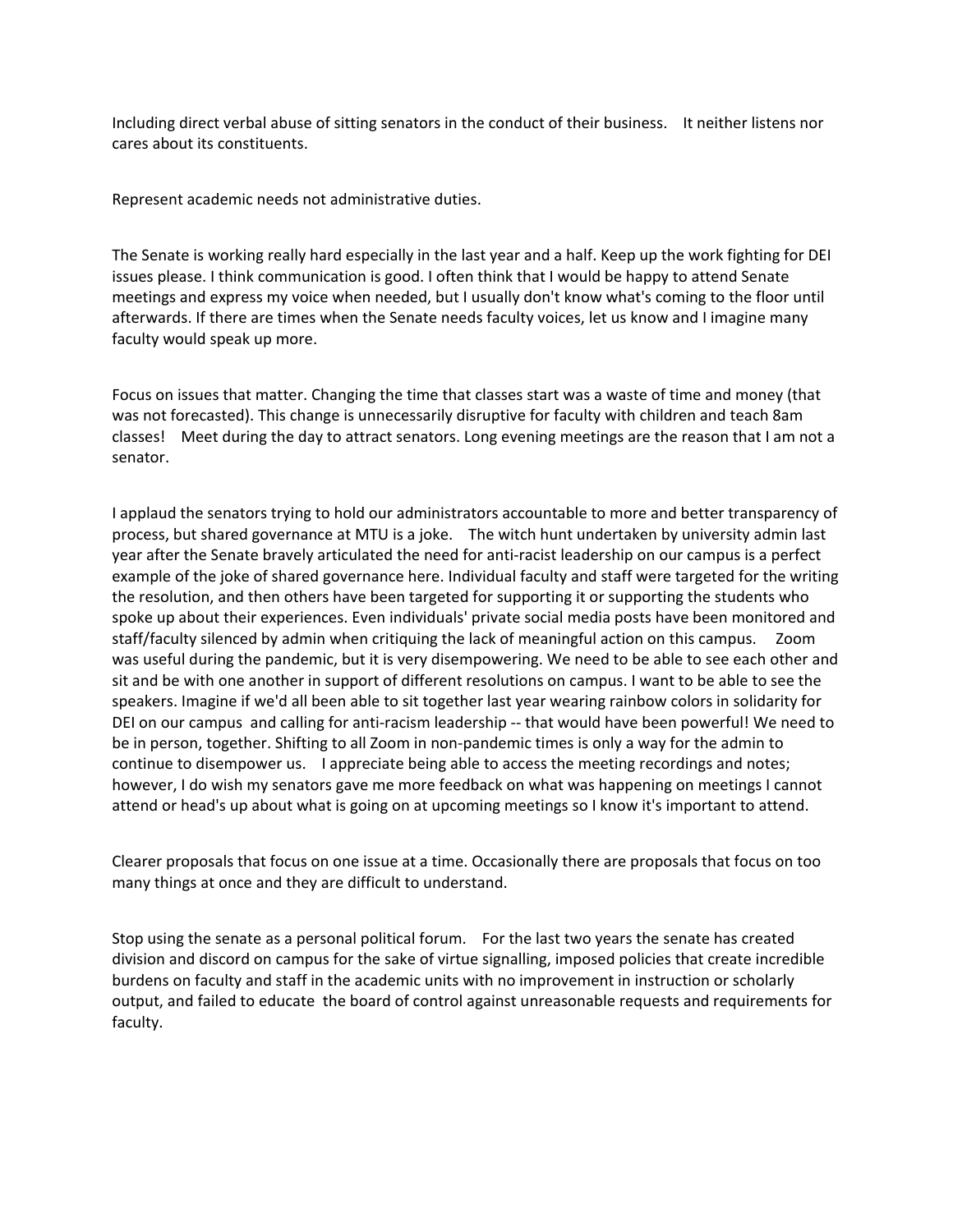The Senate only represents me on academic-type issues. It does not (and should not) represent me on employment-related matters. There is no collective agreement which means the Senate is fooling themselves if they believe in the notion of shared governance at Michigan Tech.

Focus on campus related issues (specially use of resources and effectively engaging in selecting top administrators) instead of getting involved in nation wide political issues

By applying a scientific/design oriented mindset to proposals that affect instructors and students.

## **18. How can this questionnaire be improved?**

Add a section addressing the resolutions that the Senate passed. Add a section addressing the unprofessional behavior of the Senate. I assume because of the small scope of these questions that you have no interest in getting true feedback on the Senate. I for one, will have nothing to do with this organization again.

Proabably should have asked about the role of senate in DEI discussion how to improve process for DEI shared governance

The questionnaire is just fine. But, it would be wonderful if the Senate would advocate for a universitywide Qualtrics license. It is ridiculous that we have individual units paying for survey software that should be available for everyone as a standard research and assessment tool.

It asks superficial questions and limits the depth of responses.

It is fine as is.

Use qualtrics and be clear how you intend to use the data and why.

Question 14 must have the write-in option (I would prefer it to be the only option). The three topics included allow for too much interpretation (e.g. shared governance). This is deceitful.

Some additional open-ended questions for qualitative responses would be helpful. Perhaps work with some of the qualitative data experts we have on campus.

Provide examples of different proposals targeted at the three areas (promotion, university resources, and shared governance).

There could be more context for the questions -- wasn't there a recent renaming of the Senate from Faculty Senate to University Senate?